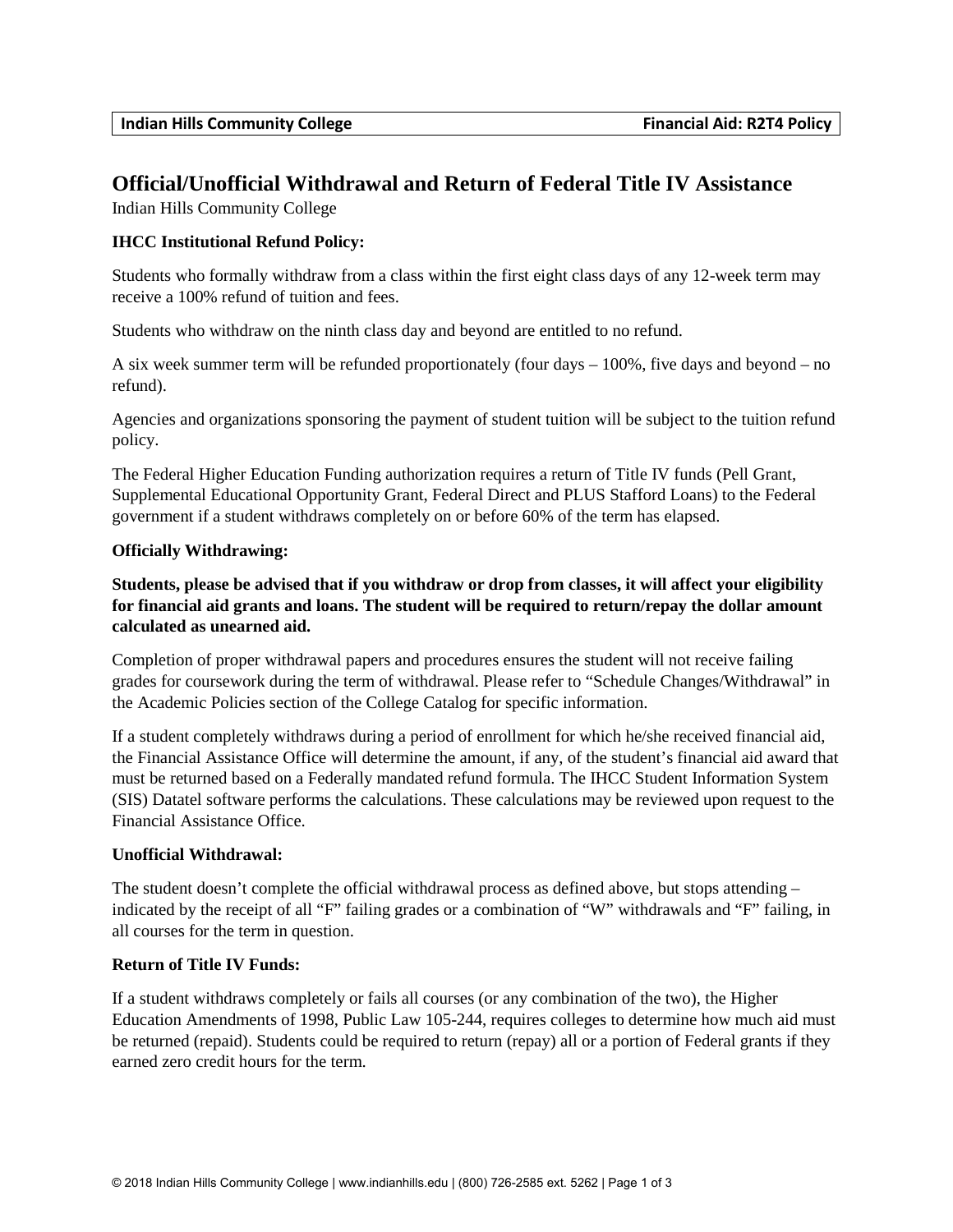Title IV, HEA funds may not cover all unpaid institutional charges due to the institution upon the student's withdrawal.

**In addition,** this regulation requires colleges to return a portion of Financial Aid funds originally used to pay charges at IHCC. When this occurs, students will then owe Indian Hills for the amount of tuition, fees, room and board, books, etc. paid for by the aid the school had to return to the Department of Education. Students will receive a statement if they owe IHCC.

The R2T4 policy applies to students who completely withdraw, are expelled or stop attending all classes, or any combination thereof, (indicated by -0- academic activity). **A student's withdrawal date is**:

• The date as determined by IHCC, the student began the withdrawal process prescribed in the official withdrawal process above;

### OR

• The date as determined by IHCC, the student otherwise provided official notification to a designated office of his or her intent to withdraw;

### OR

• If the student ceased attendance without providing official notification (unofficial withdrawal), the midpoint of the term;

### OR

• The student's last date of attendance based on documented academically related activity;

### OR

• If IHCC determines that a student did not begin the withdrawal process or otherwise provide official notification (including notice from an individual acting on the student's behalf) to IHCC of his or her intent to withdraw because of illness, accident, grievous personal loss, or other such circumstances beyond the student's control, the date that IHCC determines is related to that circumstance.

In accordance with Federal regulation, unearned Title IV financial aid is returned by IHCC in the following order; Direct Unsubsidized Stafford loans, Direct Subsidized Stafford loans, PLUS, Pell grants, ACG grants, FSEOG, other Title IV assistance.

The portion of the unearned funds the school is responsible to pay is returned by the school immediately. The student is then notified of the school's responsibility to return funds to the federal aid program, and is subsequently billed by the business office for any funds the school was required to return. Any funds returned by the school represents a debt owed by the student to IHCC.

In the event that a student received less aid than the amount he/she earned at the time of withdrawal, the student is eligible to receive those funds. IHCC will notify the student of his/her eligibility of this postwithdrawal disbursement offer to which the student has 14 days to accept or decline these funds.

### **Steps to Calculate the Percentage Earned of the term's Financial Aid award:**

### **Step 1: Determine percentage of enrollment period student completed:**

Number of days completed/Number of days in term = Percentage completed